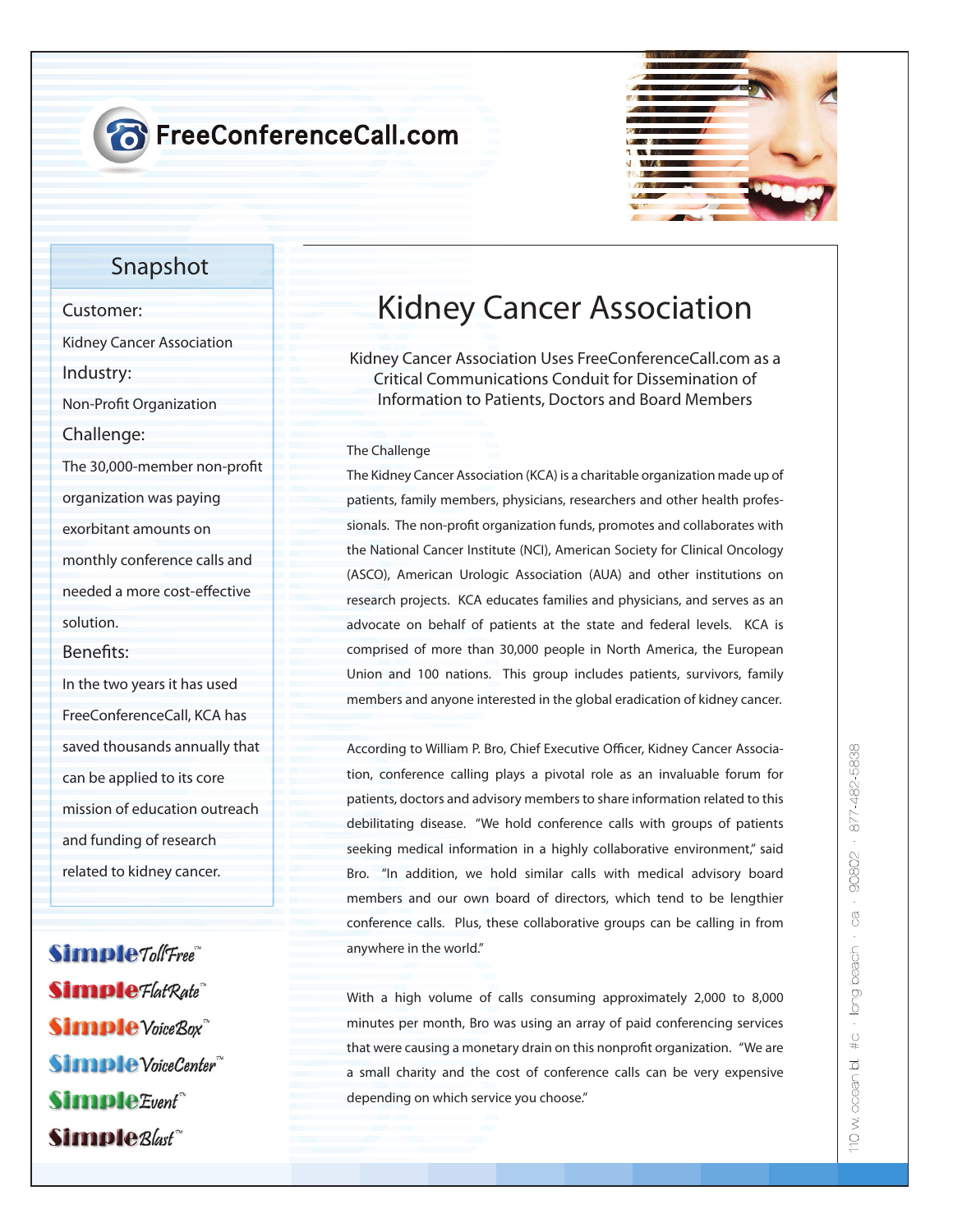# **8** FreeConferenceCall.com

### **Kidney Cancer Association**

### The Solution

Realizing the need to implement a new conferencing solution, Bro conducted a keyword search on the Internet and was led to FreeConferenceCall.com. "I instantly signed up for a free account and tested it internally before rolling the service out to our groups," stated Bro. "We found the quality was not only good, but was actually superior to our previous paid providers."

KCA was one of the first organizations to use FreeConferenceCall.com in 2005 and the company has been extremely satisfied with the level of service and multiple benefits.

Up until late 2006/early 2007, the conferencing service was operating flawlessly for KCA. Over the course of six months, Bro and his staff fielded complaints from its members dialing into KCA's FreeConferenceCall.com conference bridges from their AT&T cell phones. Members were experiencing unexplained call drops and messages that the calls could not go through. When those same members dialed in from landline phones, there were no problems – that set off a red flag that this was a carrier issue and calls were being purposely blocked.

"Since our charity uses this free service to reach physicians and desperately ill people who are fighting cancer, we treated this willful obstruction by AT&T as an urgent medical issue that needed prompt attention by the Federal Communications Commission as it affected public access to medical information," cited Bro. "One of our biggest concerns was that our patients were unable to connect to virtual support meetings. These desperately ill people rely upon our calls for information related to their disease. People's lives were lying in the balance"

KCA outreached to FreeConferenceCall.com and the response was immediate as the company set up new conference bridges quickly.

Bro and his staff immediately went on a campaign to rally other health-related businesses and charities to use the FCC's online complaint system to send a letter to intercede. After a few weeks the matter was resolved with the FCC and AT&T agreed to stop blocking calls.